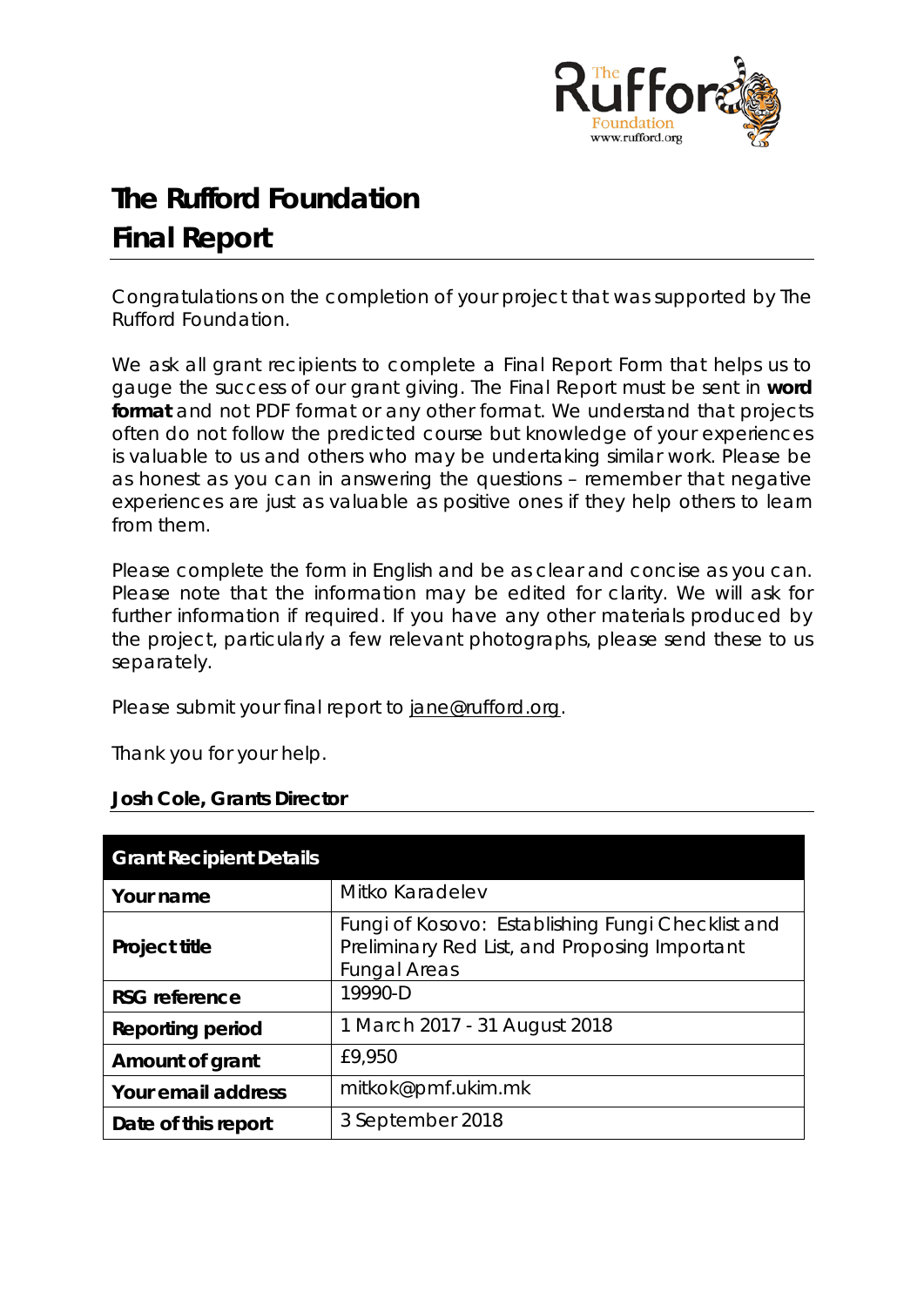

**1. Please indicate the level of achievement of the project's original objectives and include any relevant comments on factors affecting this.** 

| Objective                                                                                                                                                                               | achieved<br>Not | achieved<br>Partially | achieved<br>Fully | <b>Comments</b>                                                                                                                                                                                                                                                                                                                                                                                                                                                                                                                                                                                                                                                                                                                                                                                                     |
|-----------------------------------------------------------------------------------------------------------------------------------------------------------------------------------------|-----------------|-----------------------|-------------------|---------------------------------------------------------------------------------------------------------------------------------------------------------------------------------------------------------------------------------------------------------------------------------------------------------------------------------------------------------------------------------------------------------------------------------------------------------------------------------------------------------------------------------------------------------------------------------------------------------------------------------------------------------------------------------------------------------------------------------------------------------------------------------------------------------------------|
| <b>of</b><br>Collection<br>fungi<br>in<br>diverse<br>species<br>habitats<br>followed<br>by<br>identification<br>and<br>compilation<br>Of<br>a<br>Checklist of<br>Οf<br>Fungi<br>Kosovo. |                 |                       |                   | An all embracing field research was<br>conducted and in excess of 782<br>specimens were collected from over<br>50 localities in various parts of the<br>country. A series of habitats were<br>studied (Macedonian and Bosnian<br>pines, Norway spruce, silver fir, Italian<br>oak, beech, plane riverine), national<br>parks (Šar Mountain, Bjeshket e<br>Nemuna and Rugova Mountain),<br>natural parks (Germia Mountain,<br>Gurrat e Bardha Park and Blinaje<br>Park), pristine forests<br>and<br>other<br>protected areas in Kosovo.<br>The first Checklist of Fungi of Kosovo<br>has been produced containing 380<br>fungal species.                                                                                                                                                                             |
| <b>of</b><br>Production<br>a<br>Preliminary<br>Red List<br><b>of</b><br>$\circ$ of<br>Fungi<br>Kosovo,<br>in<br>compliance with IUCN<br>categories and criteria.                        |                 |                       |                   | We have produced a List of Rare<br>Species from Kosovo - Red List<br>Candidates. A total of 39 species<br>have been incorporated in the List, as<br>follows: one extremely rare species,<br>16 very rare species and 22 rare<br>species.<br>The List is a primary document for<br>subsequent compilation<br><b>of</b><br>a<br>Preliminary Red List of Fungi<br>Оf<br>Kosovo, in line with IUCN categories<br>and criteria. This requires additional<br>research in the target localities,<br>already agreed in cooperation with<br>and support of the University of<br>Pristina. Autumn, which is the best<br>for fungal fruit<br>bodies<br>season<br>formation was rather arid in 2017, thus<br>intense field visits will be carried out<br>next autumn aimed at rounding up<br>the Preliminary Red List of Fungi. |
| Presentation<br><b>of</b><br>the<br>Checklist of Kosovo Fungi                                                                                                                           |                 |                       |                   | initial project findings<br>Our<br>were<br>revealed at the 37th Meeting of                                                                                                                                                                                                                                                                                                                                                                                                                                                                                                                                                                                                                                                                                                                                          |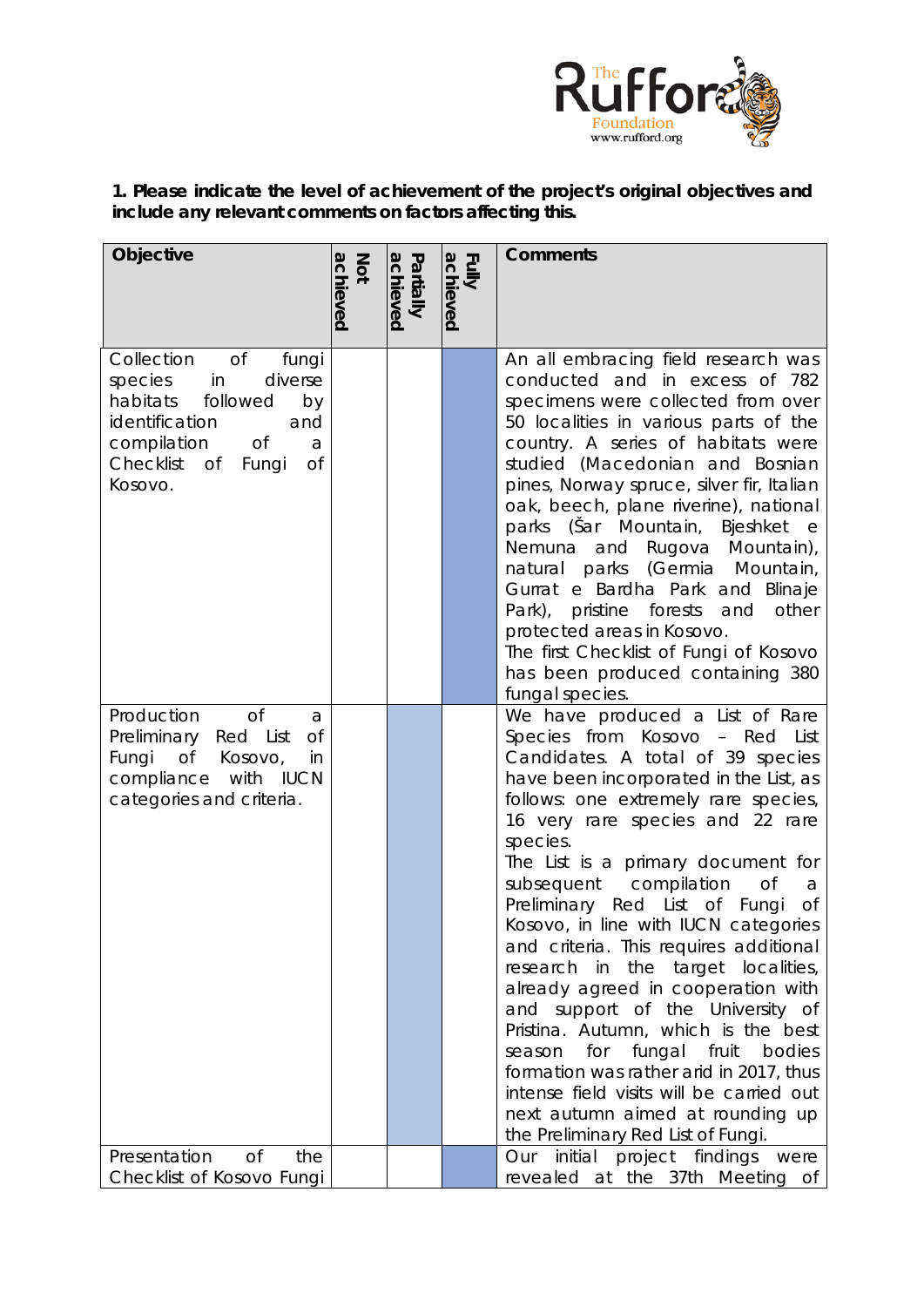

| and Preliminary Red List  |  | Eastern Alpine and Dinaric Society for     |
|---------------------------|--|--------------------------------------------|
| at the next conference    |  | Vegetation<br>Ecology<br>in<br>Prizren     |
| biological<br>and<br>on   |  | (Kosovo), 13-16 July 2017. We              |
| environmental sciences in |  | delivered the lecture 'Fungi in Kosovo     |
| Kosovo.                   |  | -Preliminary Data on Their Diversity       |
|                           |  | and Ecology'. The paper abstract           |
|                           |  | was later published in a book of           |
|                           |  | abstracts.                                 |
|                           |  |                                            |
|                           |  | Mid-way through the project, our           |
|                           |  | research results were discussed off        |
|                           |  | with top-tier world<br>the<br>record       |
|                           |  | mycologists during the European            |
|                           |  | Mycological<br>Association                 |
|                           |  | International Society for Fungal           |
|                           |  | Conservation Meeting<br>"Fungal            |
|                           |  | Conservation in a Changing Europe:         |
|                           |  | The Challenges Ahead", organised in        |
|                           |  | Ohrid (Macedonia), 1-6 October             |
|                           |  | 2017.                                      |
|                           |  | The key fungi finds from our project in    |
|                           |  | Kosovo (above all Zeus olympius)           |
|                           |  | were shared during a lecture on the        |
|                           |  | topic of 'Rare and Threatened Fungi        |
|                           |  | in Macedonia and Neighbouring              |
|                           |  | Areas', delivered at<br>the<br>Key         |
|                           |  | Laboratory for Plant Diversity<br>and      |
|                           |  | Biogeography of<br>East<br>Asia            |
|                           |  | within Kunming Institute of Botany,        |
|                           |  | Chinese Academy of Sciences, in            |
|                           |  | Kunming, Yunnan Province, China, on        |
|                           |  | 1 August 2018.                             |
|                           |  | The topic 'Larger Fungi in Kosovo -        |
|                           |  | Their<br>Distribution,<br>Diversity<br>and |
|                           |  | Ecology' is slated to be presented as      |
|                           |  | talk<br>during<br>the<br>Albanian<br>а     |
|                           |  | Conference<br>Biology<br>on<br>and         |
|                           |  |                                            |
|                           |  | Environment in Pristina (Kosovo), to       |
|                           |  | be held 28-30 September 2018. It is        |
|                           |  | organised by the University of Pristina    |
|                           |  | in cooperation with the University of      |
|                           |  | Tirana (Albania)<br>and<br>State<br>the    |
|                           |  | University of Tetovo (Macedonia). The      |
|                           |  | paper will subsequently be published       |
|                           |  | in a book of abstracts.                    |
|                           |  | scientific<br>All<br>meetings<br>our       |
|                           |  | presentations<br>available<br>are<br>on    |
|                           |  | https://macfungi.webs.com/fungi-of-        |
|                           |  | kosovo.                                    |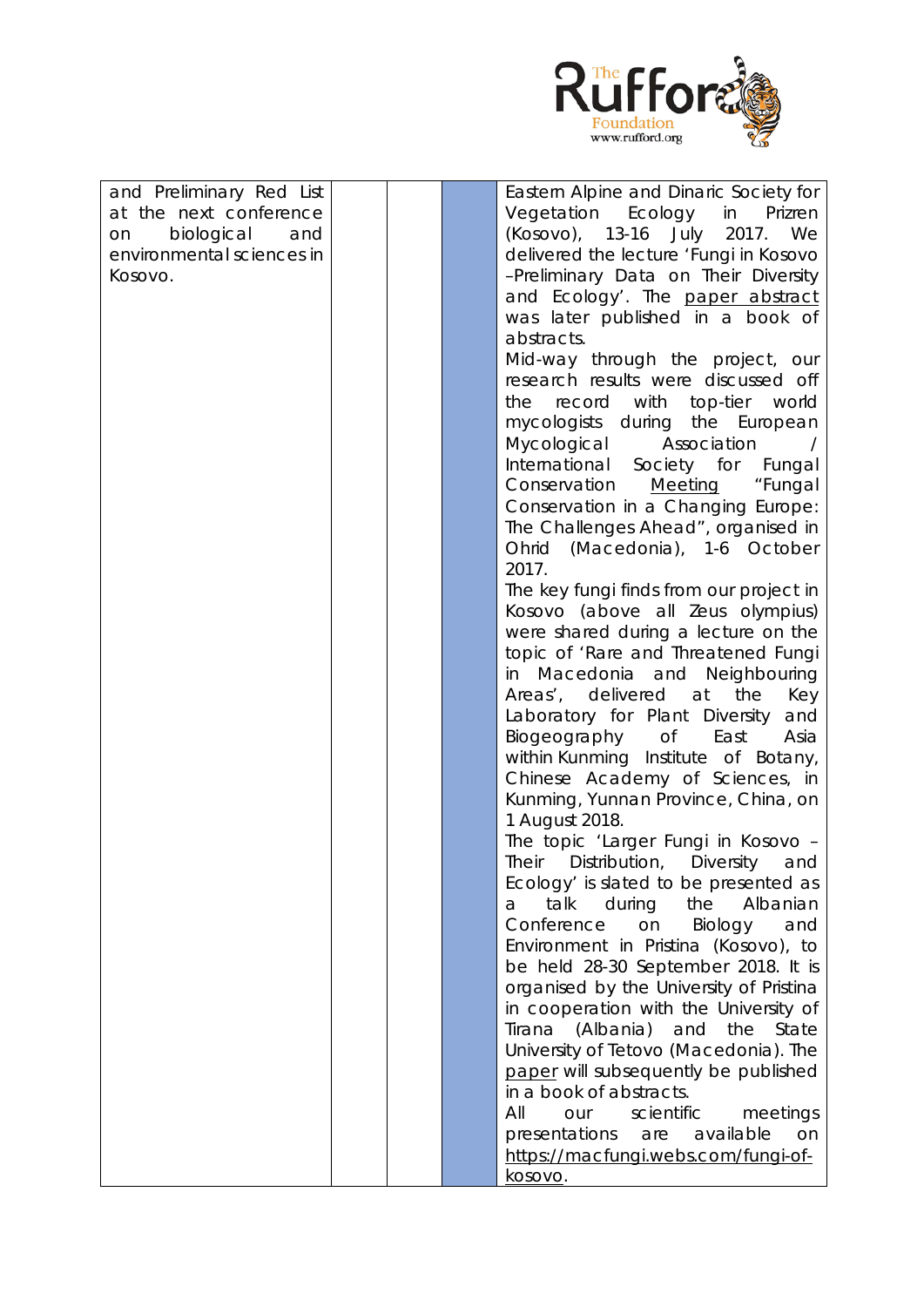

| Development of criteria<br>for selection of IFAs in |  | IFA criteria have been developed<br>dependent on the presence of rare          |
|-----------------------------------------------------|--|--------------------------------------------------------------------------------|
| Kosovo for the first time                           |  | and threatened species, richness,                                              |
| and identification of key                           |  | habitat<br>mycological<br>and<br>significance. It has been ascertained         |
| fungal species.                                     |  | that eight areas fulfil the criteria for                                       |
|                                                     |  | nomination of Important Fungal                                                 |
|                                                     |  | Areas.                                                                         |
| The Preliminary Red List                            |  | The project has contributed<br>to                                              |
| and the identified and                              |  | this<br>fulfilment of<br>objective<br>via                                      |
| proposed IFAs will be the                           |  | compilation of the first List of Rare                                          |
| crucial move aimed at                               |  | Fungi of Kosovo - Red List Candidates<br>and IFA Map of Kosovo, which serves   |
| supporting the current<br>biodiversity conservation |  | as groundwork for creation of a                                                |
| mechanisms in Kosovo, in                            |  | Preliminary Red List. The number of                                            |
| view of the export of vast                          |  | IFAs will be increasing in proportion                                          |
| quantities of mushrooms                             |  | fungi<br>future<br>research.<br>with                                           |
| and the lack of fungi                               |  | Accordingly, the List will lay the                                             |
| protection legislation. The                         |  | foundation for making an Official Red                                          |
| number of IFAs will be                              |  | of Fungi and for<br>future<br>List                                             |
| increasing concurrently                             |  | preparation of legislation on fungi                                            |
| with future fungi research.                         |  | conservation in the country.                                                   |
| Publication of a brochure                           |  | The brochure, entitled 'Rare Fungi of                                          |
| on protected and strictly                           |  | Kosovo', and the Country Map of IFA                                            |
| protected fungi from the                            |  | have been printed. The brochure is                                             |
| Preliminary Red List, and<br>a country map of the   |  | written in Albanian language, and it<br>comprises photographs and relevant     |
| proposed Important                                  |  | data on specific fungi species from                                            |
| Fungus Areas.                                       |  | the List of Rare Species from Kosovo -                                         |
|                                                     |  | Red List Candidates (fungi species                                             |
|                                                     |  | description, distribution, IUCN                                                |
|                                                     |  | categorisation,<br>conservation                                                |
|                                                     |  | measures and so forth).                                                        |
| Raising public awareness                            |  | collaboration<br>has<br>Firm<br>been                                           |
| via presentations before                            |  | established with the Department of                                             |
| the local population and                            |  | Lower Plants (Thallophyta) within the                                          |
| meetings<br>with<br>representatives of Ministry     |  | Institute of Biology, at the Faculty of<br>Natural Sciences and Mathematics in |
| of l<br>Environment<br>and                          |  | Pristina, intended for exchange of                                             |
| <b>of</b><br>Spatial<br>Planning                    |  | scientific knowledge and experience                                            |
| Kosovo<br>(MESP)<br>and                             |  | regarding research of fungi. Now a                                             |
| Kosovo<br>Environmental                             |  | team for study of Kosovo fungi has                                             |
| Protection<br>Agency                                |  | formed there,<br>the<br>been<br>and                                            |
| (KEPA), academia and                                |  | collected fungi will be identified at                                          |
| local government.                                   |  | specialised<br>the<br>Mycological                                              |
|                                                     |  | Laboratory within the Faculty of                                               |
|                                                     |  | Natural<br>Science<br>in<br>Skopje,                                            |
|                                                     |  | Macedonia.                                                                     |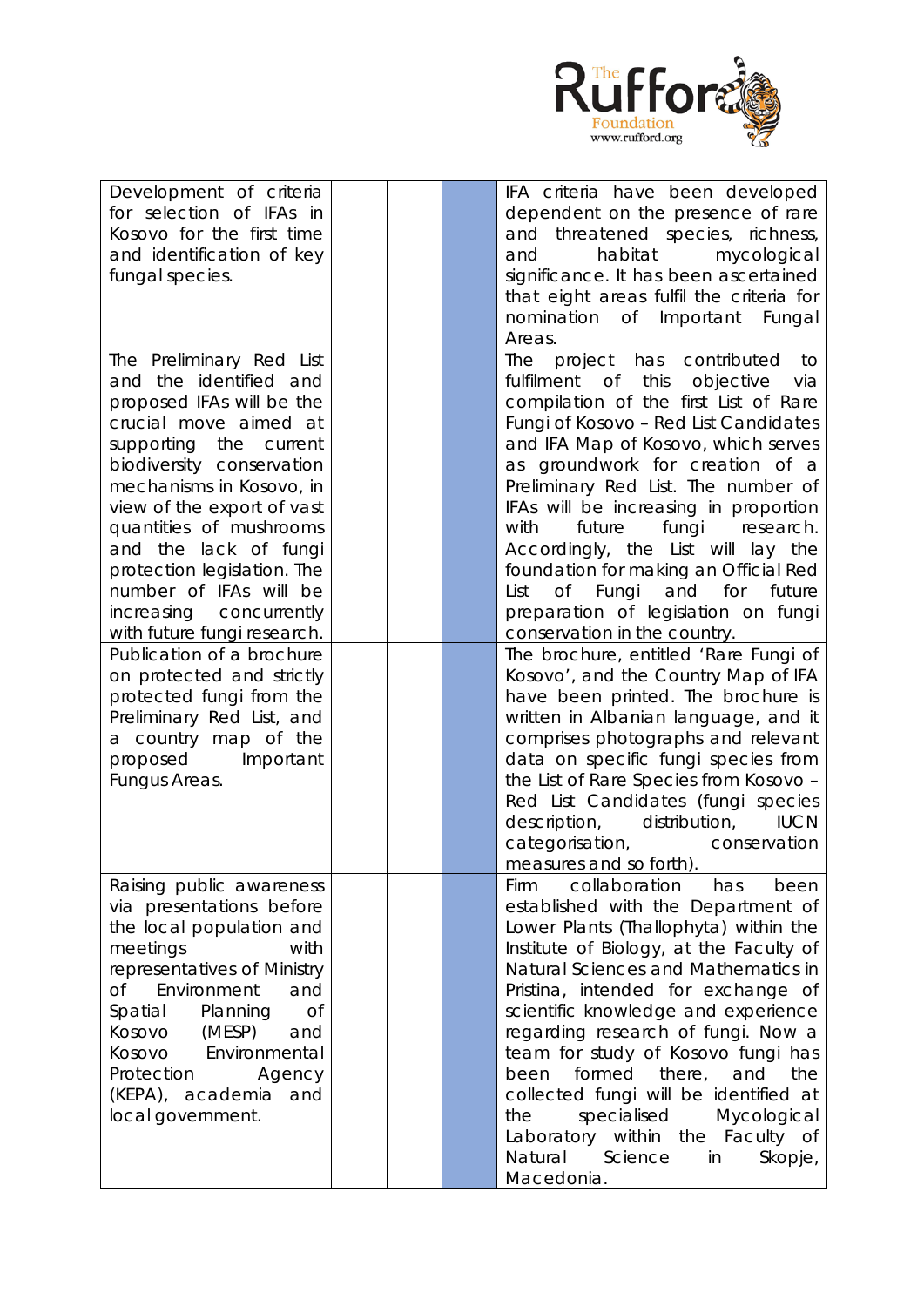

|                            |  | Via a lecture entitled 'Fungi in Kosovo   |
|----------------------------|--|-------------------------------------------|
|                            |  | -Preliminary Data on Their Diversity      |
|                            |  |                                           |
|                            |  | and Ecology' our initial<br>project       |
|                            |  | findings were communicated at the         |
|                            |  | 37th Meeting of Eastern Alpine and        |
|                            |  | Dinaric<br>Society for Vegetation         |
|                            |  | Ecology in Prizren (Kosovo), 13-16 July   |
|                            |  | 2017. Following the lecture<br>and        |
|                            |  | throughout the event, there was an        |
|                            |  |                                           |
|                            |  | in-depth discussion with academia         |
|                            |  | but also with officials from<br>the       |
|                            |  | relevant Kosovo ministries who were       |
|                            |  | in attendance.                            |
|                            |  | Our finding of the extremely rare         |
|                            |  |                                           |
|                            |  | world fungus Zeus olympius (known         |
|                            |  | only from two other countries -           |
|                            |  | Greece and Bulgaria) in Kosovo in an      |
|                            |  | area with a Balkan endemic pine -         |
|                            |  | Bosnian pine (Pinus leucodermis) was      |
|                            |  | shared with the Global Fungal Red         |
|                            |  |                                           |
|                            |  | List Initiative, where the fungus has     |
|                            |  | been<br>assessed<br>as                    |
|                            |  | "potentially Critically Endangered".      |
|                            |  | The data about Kosovo related to our      |
|                            |  | find have already been incorporated       |
|                            |  | into the database of the Global           |
|                            |  | Fungal Red List Initiative.               |
|                            |  |                                           |
|                            |  | The talk 'Larger Fungi in Kosovo - Their  |
|                            |  | Distribution, Diversity and Ecology' will |
|                            |  | be delivered during the Albanian          |
|                            |  | Conference<br>Biology<br>on<br>and        |
|                            |  | in Pristina<br>Environment<br>(Kosovo),   |
|                            |  | scheduled for 28-30 September 2018.       |
|                            |  | Academia and officials from               |
|                            |  | the                                       |
|                            |  | relevant Kosovo institutions are also     |
|                            |  | expected to participate in the event.     |
|                            |  | All our conference-related material is    |
|                            |  | available via the following<br>link:      |
|                            |  | https://macfungi.webs.com/fungi-of-       |
|                            |  |                                           |
|                            |  | <u>kosovo</u> .                           |
| Raising public awareness   |  | A large-scale media campaign has          |
| via media campaign and     |  | been conducted, with coverage of          |
| wide-range distribution of |  | project results in news media galore      |
| promotional material.      |  | in three neighbouring countries. The      |
|                            |  | promotional material - brochure and       |
|                            |  | IFA map - has been disseminated           |
|                            |  |                                           |
|                            |  | local<br>population<br>among<br>and       |
|                            |  | stakeholders, and we will proceed         |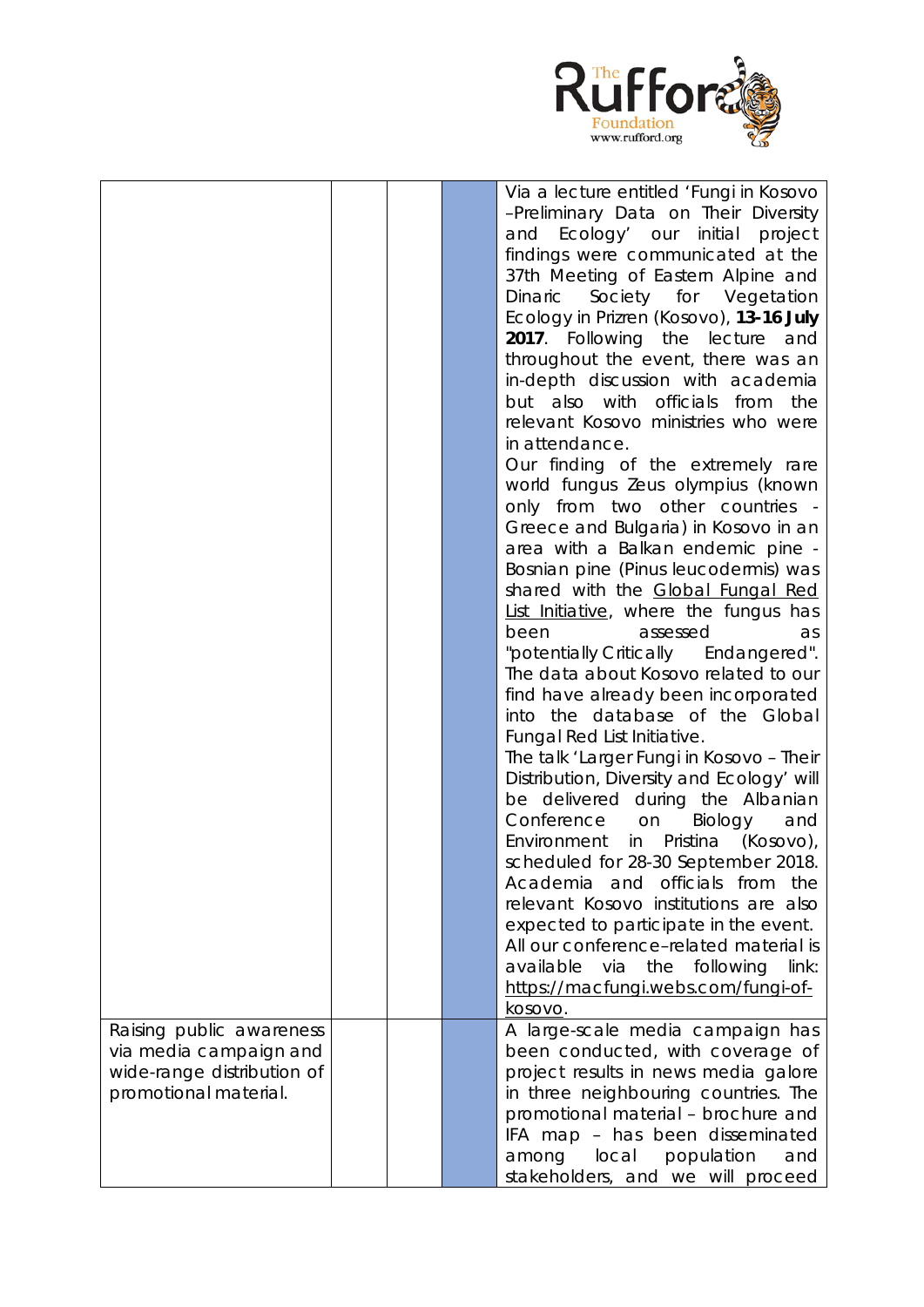

|                                                                                                                                                                                                                                                             |  | with this distribution for a long time<br>even after project completion.                                                                                                                                                                                                                                                                                                                                                                                  |
|-------------------------------------------------------------------------------------------------------------------------------------------------------------------------------------------------------------------------------------------------------------|--|-----------------------------------------------------------------------------------------------------------------------------------------------------------------------------------------------------------------------------------------------------------------------------------------------------------------------------------------------------------------------------------------------------------------------------------------------------------|
| Creation of<br>a<br>new<br>(FUNGI OF<br>database<br>KOSOVO) accessible<br>online with reference to<br>all identified fungal<br>species of Kosovo.                                                                                                           |  | Data has been created on 380<br>species, and the newly created<br>database of all identified fungal<br>species of Kosovo to date is<br>accessible online for<br>free<br>use<br>https://macfungi.webs.com/fungi-of-<br>kosovo.                                                                                                                                                                                                                             |
| Selected representative<br>specimens will<br>be<br>donated<br>to<br>Kosovo's National<br>Museum<br>to<br>$\alpha$<br>an<br>interested institution,<br>thereby contributing for<br>establishment<br>of<br>a<br>National Collection<br>0f<br>Fungi of Kosovo. |  | We have donated most of<br>the<br>collected fungal specimens to the<br>Faculty of Natural Sciences and<br>Mathematics within University of<br>Pristina in Kosovo, which<br>has<br>committed to store and maintain the<br>newly established National Collection<br>of Fungi of Kosovo. A portion of<br>exsiccates have also been deposited<br>at the MCF (Macedonian Collection<br>of Fungi) at Ss Cyril and Methodius<br>University in Skopje, Macedonia. |

## **2. Please explain any unforeseen difficulties that arose during the project and how these were tackled (if relevant).**

Most of autumn, as the best season for fungi collection, was arid in 2017, thus making it unfeasible to collected sufficient fungal data from the field to finalise the envisaged Preliminary Red List of Fungi of Kosovo. Hence, we have produced a List of Rare Species from Kosovo – Red List Candidates, which, with some extra research agreed with the support of the University of Pristina, will soon give rise to a Preliminary Red List of Fungi, in line with IUCN categories and criteria. Besides, in late September and early October 2017 we were engaged in organisation of the prestigious ECCF Meeting "Fungal Conservation in a Changing Europe: The Challenges Ahead" in Macedonia. Nonetheless, this involvement paid dividends in the sense of resultssharing as we had valuable discussions about our Kosovo fungi finds, as the event was attended by chairs of IUCN's Species Survival Commission Fungal Specialist Groups and leaders of the Global Fungal Red List Initiative.

Enacting a Preliminary Red List of Fungi of Kosovo by the government authorities incharge and its use as a foundation for preparation of fungi protection legislation is a time-consuming process that is contingent on the will and interest of the institutions for timely action. Nonetheless, in our discussions with relevant Kosovo authorities and prominent academia, we have invested all our effort in pinpointing the urgency of this matter for fungi conservation in the country.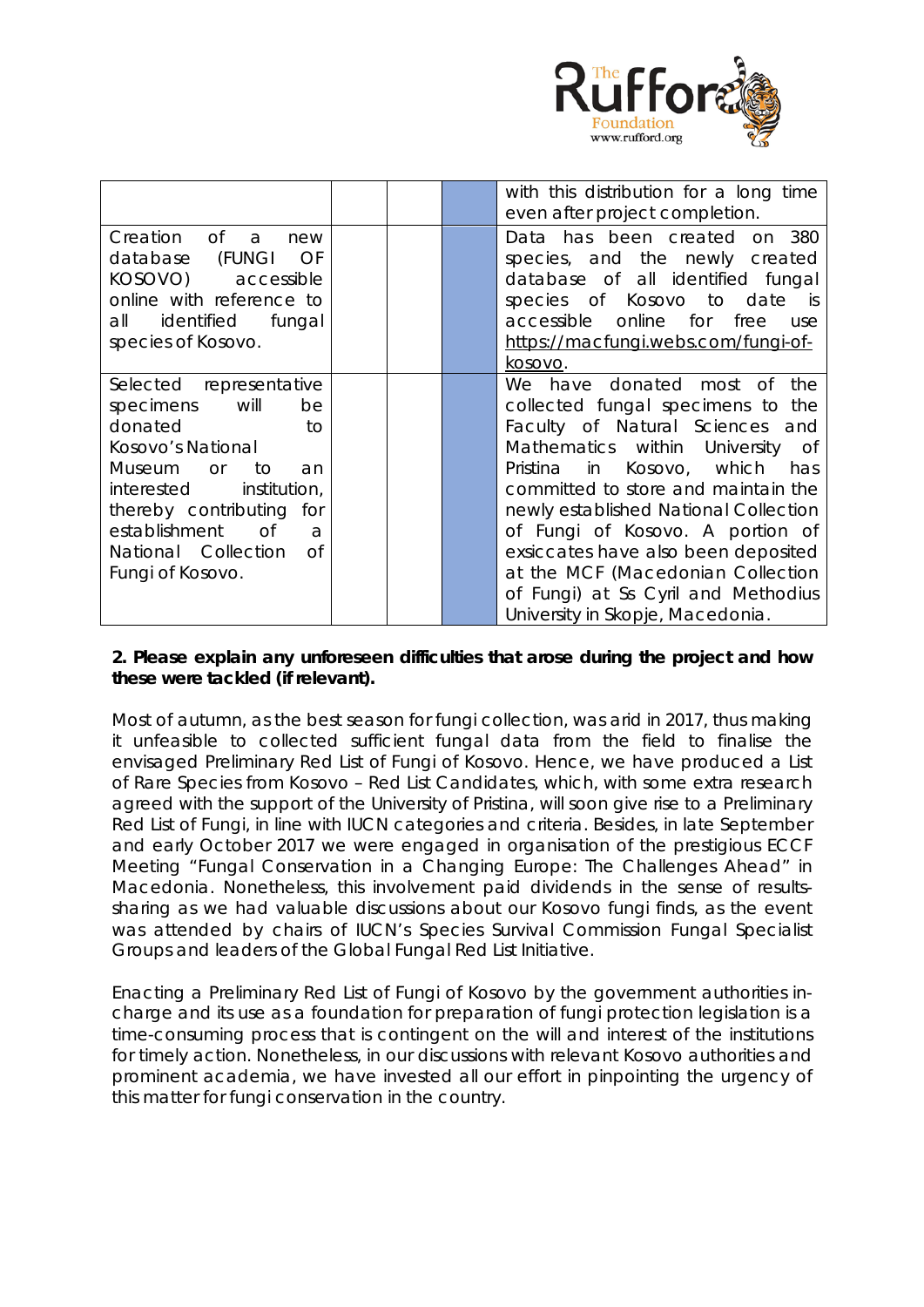

### **3. Briefly describe the three most important outcomes of your project.**

The first Checklist of Fungi of Kosovo has been generated, comprising 380 different species i.e. there are 769 pieces of data on fungi, included in a specially created online database Fungi of Kosovo. It has resulted from collection of copious fungal material in varied habitats, particularly national parks, and their laboratory identification. Thus far, the only official data pertaining to macromycetes of Kosovo had been the following: data on two species from Lindtner's collection (1937) published by Katanic, 2015; 12 species of poroid fungi (Tortic, 1975-1988); five species of slime moulds (Bruno Ing & Boris Ivancevic, 1973); unpublished data on 104 species by Zeqir Veselaj. In the Strategy and Action Plan for Biodiversity of Kosovo (2011– 2020), only 12 commercial species are quoted, while in the Kosovo Biodiversity Assessment there are data about 83 fungi species from Germia Mountain.

A List of Rare Species from Kosovo – Red List Candidates has been produced for the first time. A total of 39 species have been incorporated in the list, as follows: 1 extremely rare species, 16 very rare species and 22 rare species. The list is an essential document for consequent compilation of a Preliminary Red List of Fungi of Kosovo, pursuant to IUCN categories and criteria (Critically Endangered (CR), Endangered (EN), Vulnerable (VU), Near Threatened (NT), Least Concern (LC), and Data Deficient (DD)). The list constitutes a basis for compilation of an Official Red List of Fungi and ensuing preparation of fungi protection legislation in Kosovo. The compilation of the Preliminary Red List of Fungi necessitates supplementary examination of the target localities, now arranged in cooperation with and support of the University of Pristina. For IUCN categorisation of the species, in addition to our own findings, we rely on the experience of the neighbouring countries and other countries in the Balkans (Macedonia, Albania and Croatia), a number of European countries, and the IUCN Red List for Threatened Species, specifically, its section referring to fungi.

Potential IFAs in Kosovo have been selected for the first time. They have been proposed by developing criteria dependent on the presence of rare and threatened species, richness and mycological significance of the habitat, then applied to the nominated sites. Eight areas have been ascertained to meet the criteria for nomination of Important Fungal Areas. An IFA map has been released, where information (list of key fungal species, criteria) on each IFA has been provided. The Rare Species from Kosovo – Red List Candidates followed by a Preliminary Red List and the proposed IFAs are critical steps towards reinforcement of the current biodiversity conservation mechanisms in the light of the major threats excessive exploitation by the local population, coupled by fragmentation and destruction of fungi habitats.

## **4. Briefly describe the involvement of local communities and how they have benefitted from the project (if relevant).**

The local community demonstrated interest, and they partook in the discussions after the project presentations delivered during the field visits. They had hardly ever had an opportunity to hear about fungi in Kosovo from fungi experts. They learned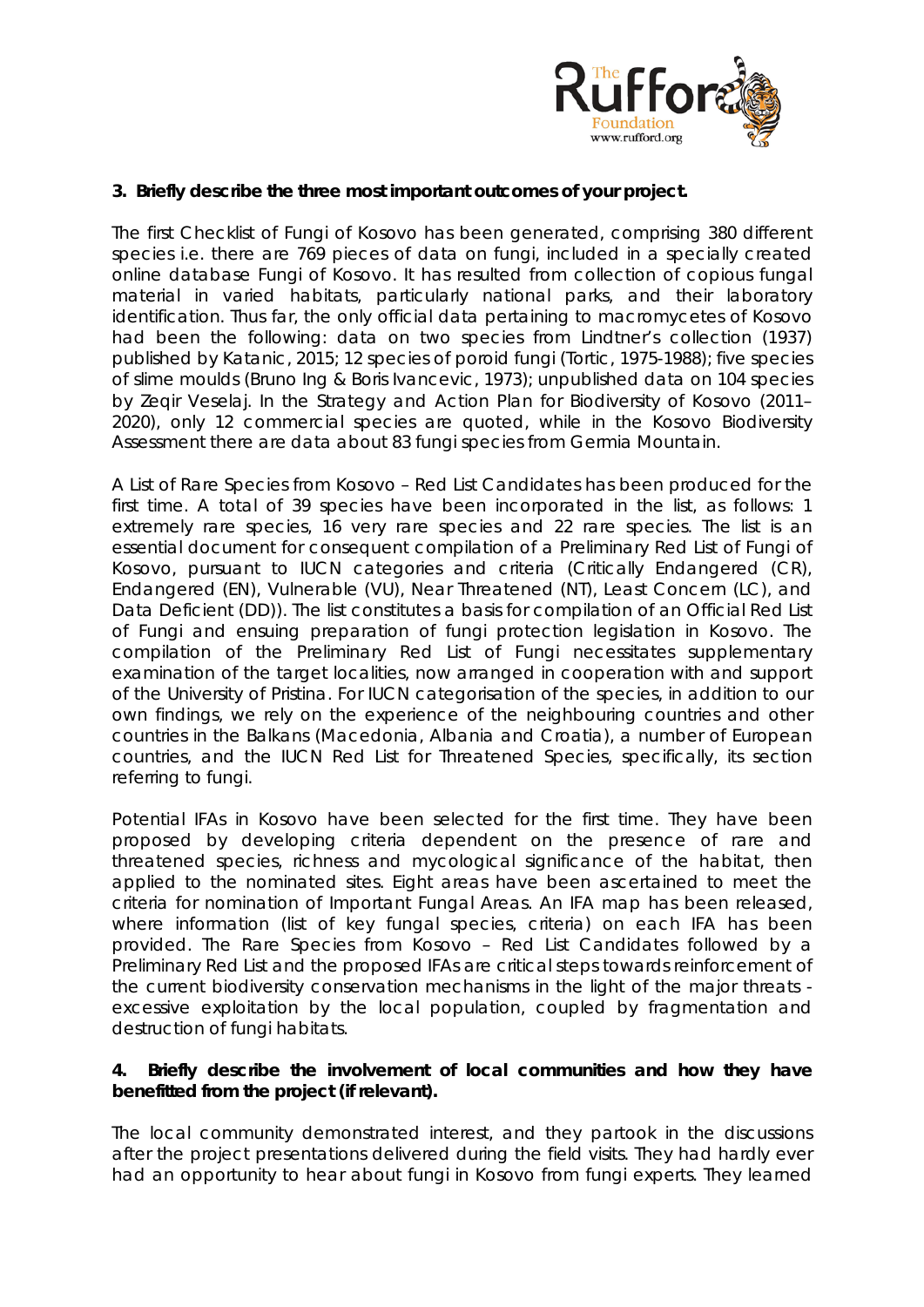

about the rare and threatened species in Kosovo, the proposed Important Fungal Areas, the commercial species and their sustainable use. The published brochure and map have been distributed among the local communities and their dissemination will continue after the RSG project implementation. Following the broad media coverage, a number of students contacted the project team and expressed interest for future cooperation related to Kosovo fungi. In addition, some fungi and nature enthusiasts also contacted us via email sending us photographs and inquiring about certain fungi they had encountered at localities in Kosovo.

## **5. Are there any plans to continue this work?**

The Preliminary Red List and IFAs are open working documents, given the expectations that new species will be identified during future research, accompanied by the potential for change in the extent of exploitation of particular species by the local population.

We have established excellent collaboration with the scientists and professors from the Department of Lower Plants at the Faculty of Natural Science and Mathematics in Pristina, who are eager to cooperate with us in terms of exchange of scientific data and work on future joint research projects on Kosovo fungi diversity. This institution has already formed a team of scientists for study of Kosovo fungi, and in this context it is worth underlining the agreed mentorship of a PhD student from the University of Pristina. The student will be in charge of enhancement of the Checklist of Fungi of Kosovo by means of collection of fungal species from the territory of Kosovo. Species determination will be executed at the Mycological Laboratory within the Faculty of Natural Science and Mathematics in Skopje.

The dissemination of the outreach material (brochure and map) among the local population and stakeholders will also be carried on as a follow-up project activity. During our future visits to Kosovo, either for research purposes or meetings with environment conservation partners, we will go on giving out the brochure and the map.

#### **6. How do you plan to share the results of your work with others?**

The Checklist, List of Rare Fungi – Red List Candidates, the pending Preliminary Red List and the IFAs as key project outputs will be made available to the authorities in charge of conservation and the relevant programmes, such as the Ministry of Environment and Spatial Planning of Kosovo (MESP) and Kosovo Environmental Protection Agency (KEPA), National Strategy and Action Plan for Biodiversity of Kosovo (2011–2020), the local government, conservation NGOs, etc. We have already shared the seminal results of our Kosovo fungi conservation undertakings via the ecology conference in Kosovo in 2017, where not only academics but also environment officials attended. The results have also been disseminated during the EMA Meeting in Macedonia in 2017, and in late spring 2018 we officially communicated with the Global Fungal Red List Initiative as regards our pivotal find of *Zeus olympius*. The key fungi observations from our Kosovo project were also shared during a lecture on the topic of 'Rare and Threatened Fungi in Macedonia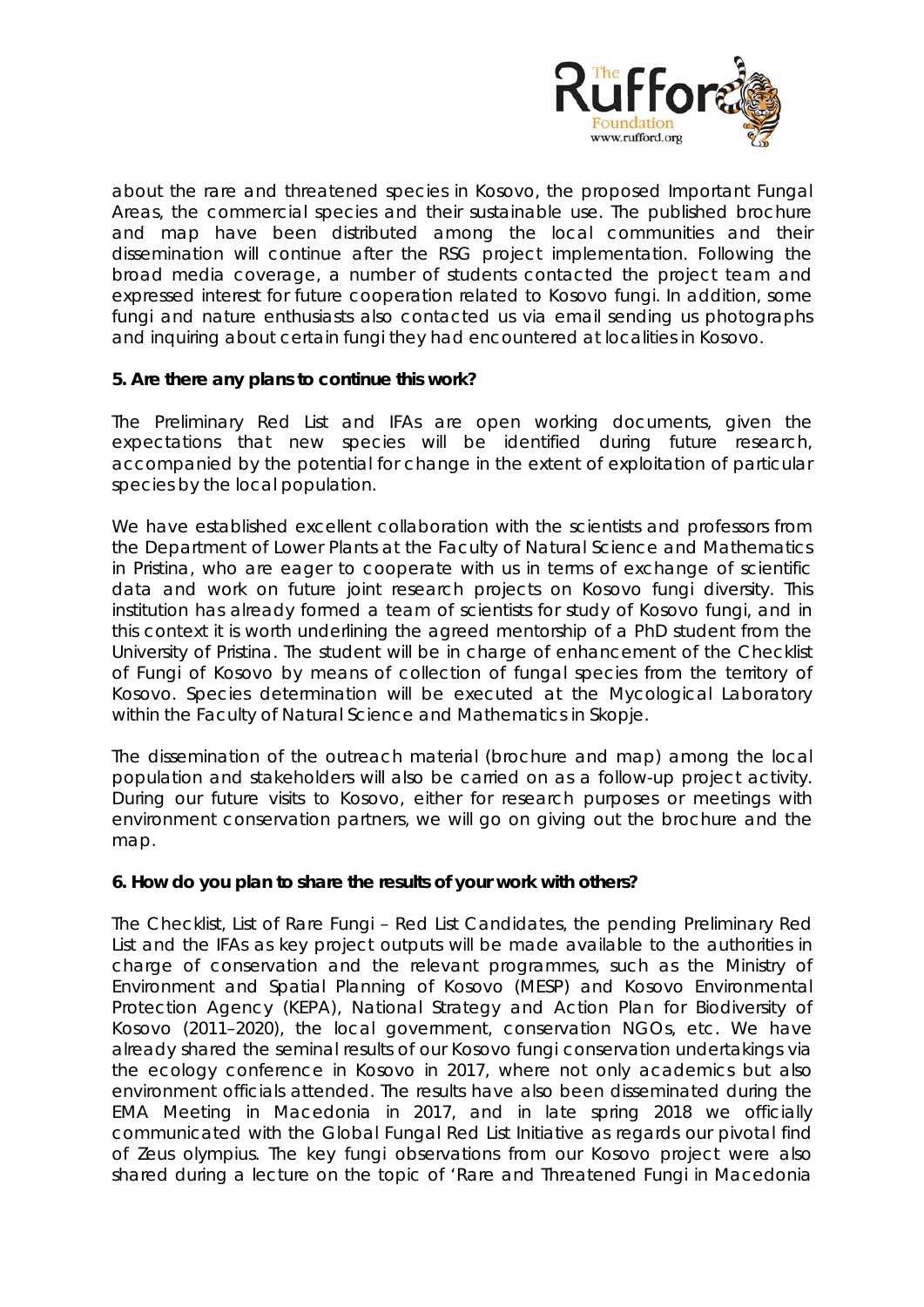

and Neighbouring Areas', given at Kunming Institute of Botany, Chinese Academy of Sciences, in Kunming, China, in August 2018. A month after the project finalisation, at the upcoming Albanian Conference on Biology and Environment in Pristina (Kosovo), we will be sharing the results of our findings on Kosovo macrofungi.

## **7. Timescale: Over what period was The Rufford Foundation grant used? How does this compare to the anticipated or actual length of the project?**

The RSG was used within the anticipated project period of 18 months.

**8. Budget: Please provide a breakdown of budgeted versus actual expenditure and the reasons for any differences. All figures should be in £ sterling, indicating the local exchange rate used.** 

| Item                                                                 | Amount<br><b>Budgeted</b>                     | Actual<br>Amount                           | Difference                       | <b>Comments</b>                                                                                                                         |  |  |  |
|----------------------------------------------------------------------|-----------------------------------------------|--------------------------------------------|----------------------------------|-----------------------------------------------------------------------------------------------------------------------------------------|--|--|--|
| Subsistence costs (Project coordinator/team)                         |                                               |                                            |                                  |                                                                                                                                         |  |  |  |
| Public transport                                                     | 250 GBP                                       | 225 GBP<br>(15, 420)<br>MKD)               | - 25 GBP                         | funds<br>The<br>remaining<br>have been reallocated<br>the<br>subsistence<br>to<br>budget items.                                         |  |  |  |
| $\mathop{\rm {}Of}$<br>Food<br>(rest<br>the<br>days)                 | 250 GBP                                       | 267 GBP<br>(18, 300)<br>MKD)               | + 17 GBP                         | Additional funds have<br>been obtained by a<br>Macedonian<br>Mycological<br>Society<br>(MMS) field<br>research<br>project.              |  |  |  |
| Accommodation<br>(115 days x 5 person<br>x 10 GBP)                   | 5.750 GBP                                     | 5,825 GBP<br>(399, 158)<br>MKD)            | +75 GBP                          | Additional funds have<br>been<br>provided<br>by a<br><b>MMS</b><br>field<br>research<br>project and a project<br>of the project leader. |  |  |  |
| Equipment                                                            |                                               |                                            |                                  |                                                                                                                                         |  |  |  |
| Equipment<br>(Tablet<br>Samsung Galaxy Tab<br>S2T815Y) X 2           | 700<br><b>GBP</b><br>$(2 \times 350)$<br>GBP) | 700 GBP<br>(48,000)<br>MKD)                |                                  |                                                                                                                                         |  |  |  |
| <b>Fuel costs</b>                                                    |                                               |                                            |                                  |                                                                                                                                         |  |  |  |
| 200 l per month/15<br>months $+$<br>pay toll<br>(two field vehicles) | 3,000 GBP                                     | 3000 GBP<br>(205, 575)<br>MKD)             |                                  |                                                                                                                                         |  |  |  |
| <b>TOTAL</b>                                                         | 9,950 GBP                                     | 10,017<br><b>GBP</b><br>(686, 415)<br>MKD) | <b>67 GBP</b><br>(4,590)<br>MKD) | Additional funds have<br>been obtained via a<br><b>MMS</b><br>field<br>research<br>project and a project                                |  |  |  |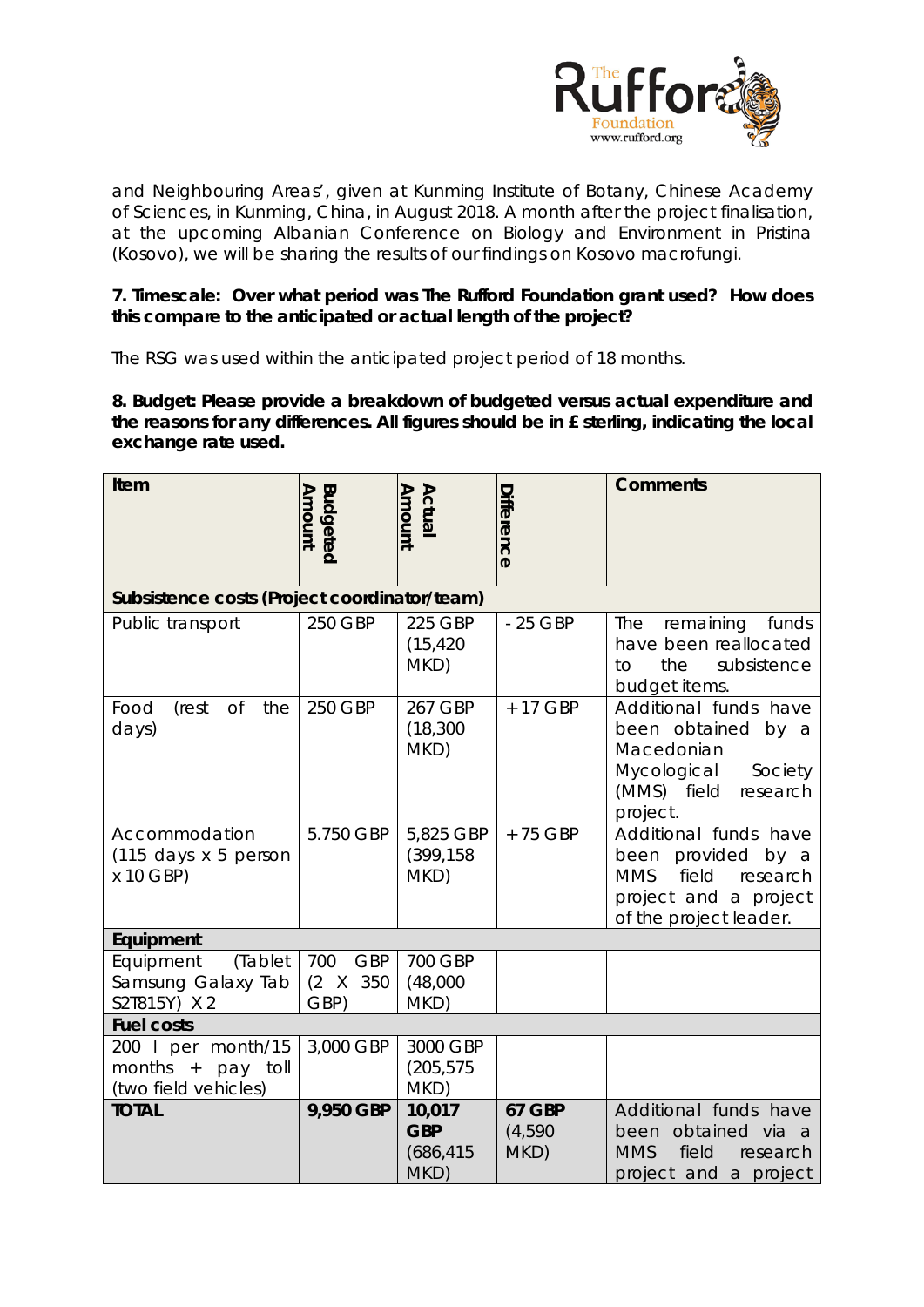

|                                                                                   |  | of the project leader. |  |
|-----------------------------------------------------------------------------------|--|------------------------|--|
| Other items (quoted in the project application), such as consumables (laboratory  |  |                        |  |
| and field-trip material); printing and publishing expenses; additional equipment  |  |                        |  |
| (electric food dehydrator) and telephone and internet costs, have been covered by |  |                        |  |
| external funding.                                                                 |  |                        |  |

Additional funding was provided from the following donors:

1. Sofija Printing Company from Bogdanci, Macedonia (printing and publishing expenses);

2. Macedonian Mycological Society (MMS) from Skopje, Macedonia (vehicle and a portion of the transportation costs).

3. Scientific projects of project leader (consumables and equipment).

4. Mycological Laboratory from the Faculty of Natural Sciences in Skopje, Macedonia (equipment and books).

## **9. Looking ahead, what do you feel are the important next steps?**

The first significant next step is further research into fungi diversity in the country, especially during autumn – the most favourable season for fungi collection – to obtain additional data in order to compile a Preliminary Red List of Fungi of Kosovo harmonised with IUCN categories and criteria. The List of Rare Species from Kosovo – Red List Candidates that we have produced owing to the RSG project will be the critical document for generating the Official Red List. The influential professors from the Institute of Biology within the Faculty of Natural Sciences and Mathematics in Pristina have articulated their enthusiasm and commitment to make every effort for prompt adoption of the aforesaid List in the country's environment protection legislation.

The project results are suitable for incorporation into the framework of the National Strategy and Action Plan for Biodiversity of Kosovo (2011–2020). Further, the collected fungal data will be at the disposal of the NATURA 2000 Biodiversity Programme when time comes for its inception in Kosovo. The vital steps pertinent to enacting of legislation are incorporation of the collected fungal data into the Law on Environment Protection, Nature Conservation Law, Law on Natural Rarity Conservation, the Prohibition on Harvesting Wild Mushrooms and other regulations from the domain of fungi protection.

#### **10. Did you use The Rufford Foundation logo in any materials produced in relation to this project? Did The Rufford Foundation receive any publicity during the course of your work?**

The logo was inserted in all published material (brochure, map of IFA) and in the presentations delivered at conferences and before the local population. All of the aforementioned documents are available for view onhttps://macfungi.webs.com/fungi-of-kosovo.

The RF also garnered broad publicity through coverage of our project by an array of national and local news media in Serbia, Kosovo, Albania and Macedonia. The RF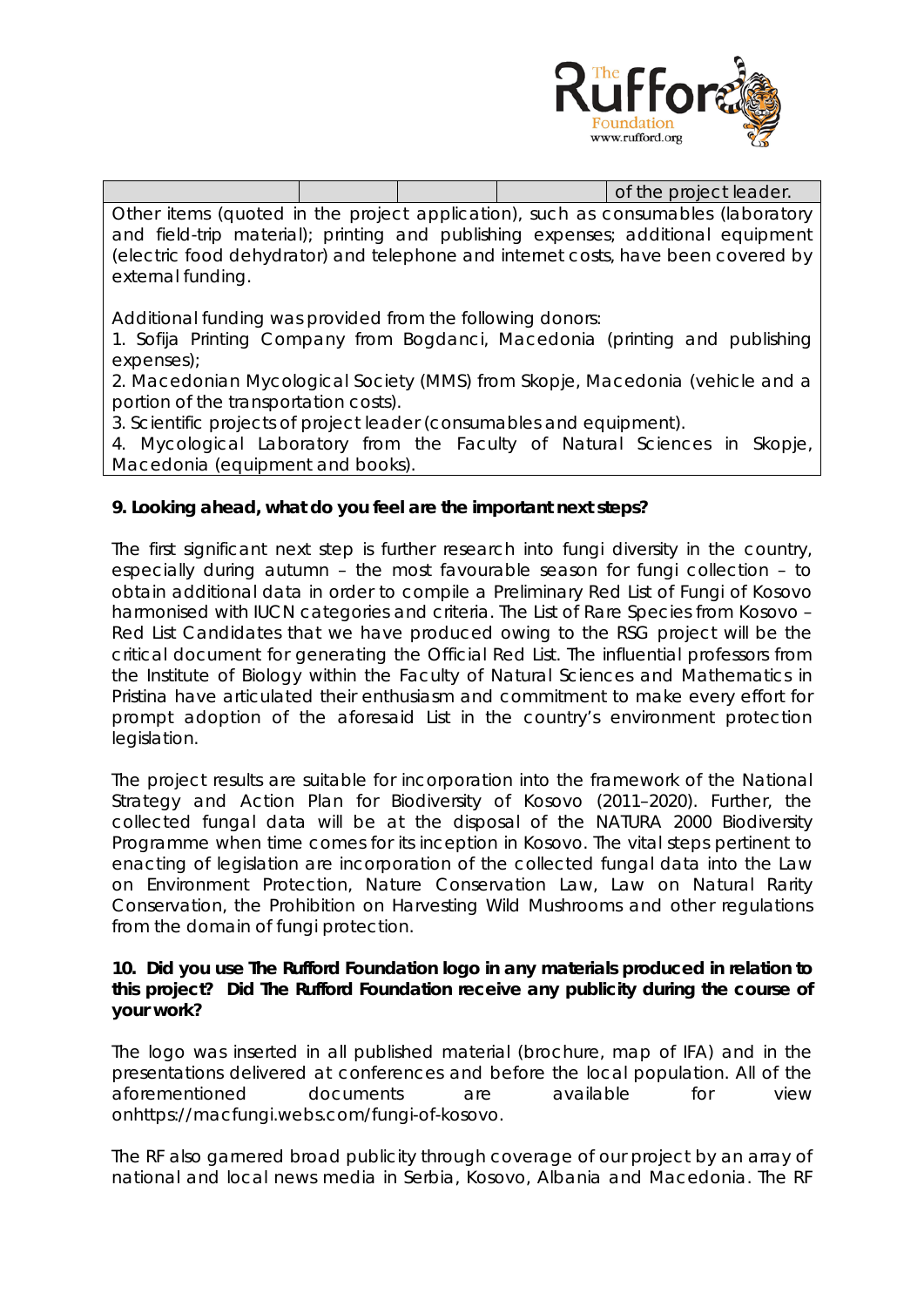

logo was understandably used in our press releases. It is worth mentioning that the most prominent medium where a news article on our principal find appeared – the extremely rare world fungus *Zeus olympius* – was the Serbian edition of the highly regarded international magazine National Geographic. All news articles published are available via the following links:

National Geographic Srbija (Serbian edition of the international magazine National Geographic);

- РадиоТелевизијаСрбије (Serbian National Radio and Television);
- Vesti (Serbian daily newspaper);
- TV Most (television in Serbian from Kosovo);
- Info-ks.net (news portal in Serbian from Kosovo);
- Balkan Plus (news agency in Bosnian from Kosovo);
- Srbin.info(Serbian news portal);
- Telegraf (Serbian news portal);
- KohaDitore (leading national newspaper from Kosovo);
- Radio Televisionilliria (radio and TV channel from Kosovo);
- 04 Online (Kosovo news portal);
- Portalb (Macedonian news web portal in Albanian);
- AlbMed (Albanian news portal on medicine).

## **11. Please provide a full list of all the members of your team and briefly what was their role in the project.**

**Dr. Emri Murati** – PhD in mycology and Assistant Professor at the Faculty of Natural Science in Tetovo, Macedonia. His background is connected to work on fungi collection and identification. As a native Albanian speaker, he was active as a presenter or interpreter during presentations and meetings in Kosovo, and as a translator of the project printed material.

**Dr. Veselaj Zeqir** - Professor at the Faculty of Education, University of Pristina, Republic of Kosovo. He holds a PhD in Mycology and he provided us with information about previously collected and unpublished fungal species from Kosovo.

**Dr. Katerina Rusevska** - Assistant Professor of Mycology at the Institute of Biology at the Faculty of Natural Science and Mathematics, Skopje. She was engaged in work with fungi, their collection, identification, maintenance of the collections, and database input of the collected species. She also participated in compiling the printed material.

**Daniela Mitic–Kopanja** – BSc in Biology, technical assistant at the Institute of Biology, Faculty of Natural Science and Mathematics, Skopje. Her skills and competences, such as laboratory and collection maintenance; drying, packaging and sorting of collected and identified material for the National Collection of Fungi; participation in the preparation of field trips, preparation of microscopic photography, were a great asset for the project implementation.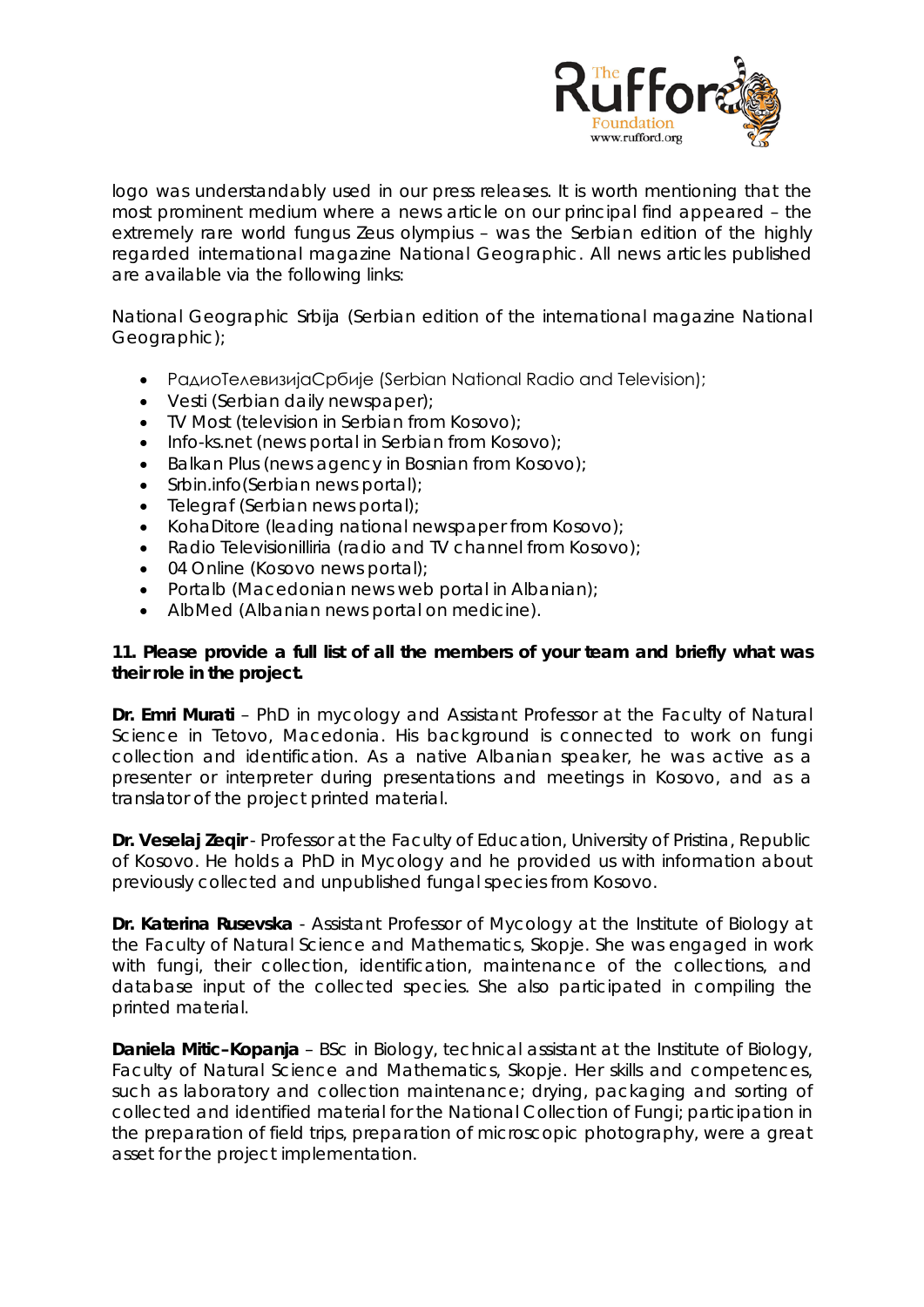

**Kristina Zimbakova** – BA in English Language and Literature, secretary of Macedonian Mycological Society, and its active member since 1999. She was in charge of project administration, public relations and digital media management.

**Prof. Gerhard Kost,** from Philipps University of Marburg, Germany. He participated in some of the field trips for collection of fungi in Kosovo and in their subsequent laboratory identification.

**Dr. Matthias Theiss** from Biedenkopf, Germany, who is as an active member of the German Mycological Society, participated in a number of field trips for fungi collection in Kosovo, taking professional photographs of fungi and assisting in laboratory identification thereof.

**Tome Jovanovski** - a member of the Macedonian Mycological Society. He actively participated in fungi collection during the field trips in Kosovo; he was taking photographs and was also involved in fungal specimen identification.

Several students from the Faculties of Natural Sciences in Skopje and Pristina were included in the collection trips. A PhD student from the University of Pristina will continue to be in charge of enrichment of the Checklist of Fungi of Kosovo, his contribution being collection of fungal species from the territory of Kosovo.